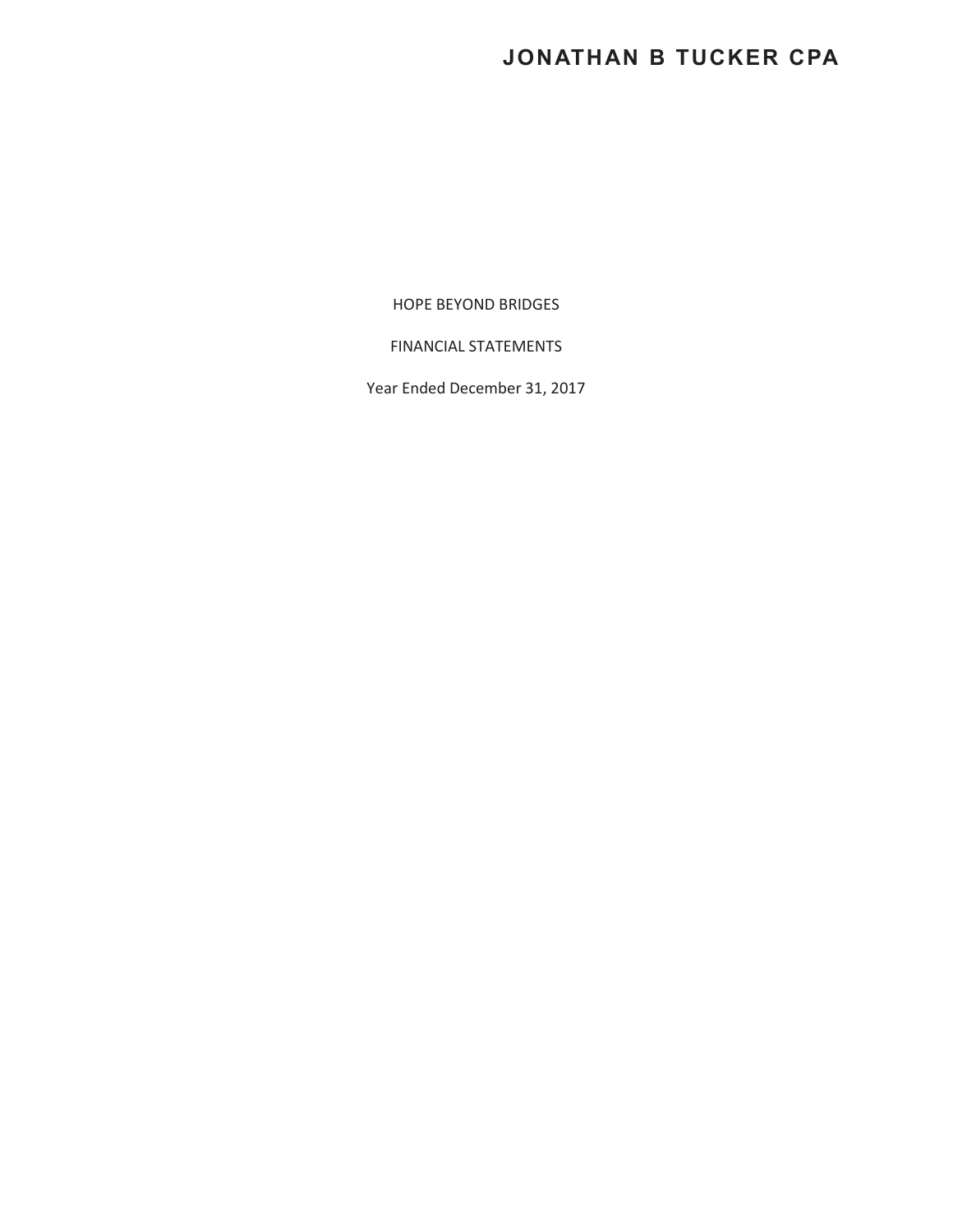## TABLE OF CONTENTS

| INDEPENDENT ACCOUNTANT'S COMPILATION REPORT |  |
|---------------------------------------------|--|
| FINANCIAL STATEMENTS                        |  |
| STATEMENT OF FINANCIAL POSITION             |  |
| STATEMENT OF ACTIVITIES                     |  |
| STATEMENT OF CASH FLOWS                     |  |

**PAGE**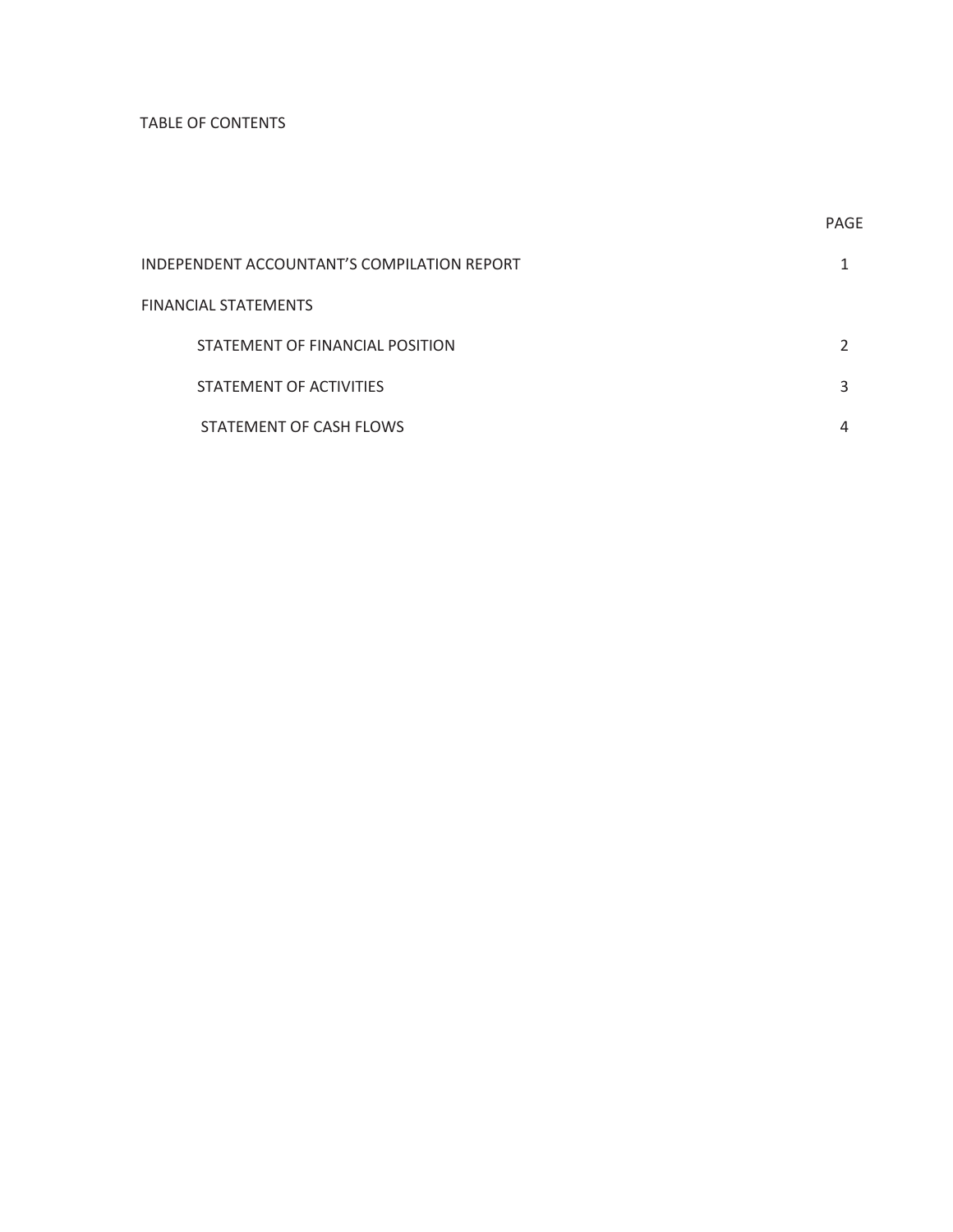## **JONATHAN B TUCKER CPA**

#### INDEPENDENT ACCOUNTANT'S COMPILATION REPORT

To the BOARD OF DIRECTORS of HOPE BEYOND BRIDGES

Management is responsible for the accompanying financial statements of HOPE BEYOND BRIDGES (a nonprofit organization), which comprise the statement of financial position as of DECEMBER 31, 2017, and the related statements of activities and cash flows for the year then ended in accordance with accounting principles generally accepted in the United States of America. I have performed a compilation engagement in accordance with Statements on Standards for Accounting and Review Services promulgated by the Accounting and Review Services Committee of the AICPA. I did not audit or review the financial statements nor was I required to perform any procedures to verify the accuracy or completeness of the information provided by management. Accordingly, I do not express an opinion, a conclusion, nor provide any form of assurance on these financial statements.

Management has elected to omit substantially all disclosures required by accounting principles generally accepted in the United States of America. If the omitted disclosures were included in the financial statements, they might influence the user's conclusions about the Organization's financial position, changes in net assets, and cash flows. Accordingly, the financial statements are not designed for those who are not informed about such matters.

Jonathan B Tucker CPA

APRIL 23, 2018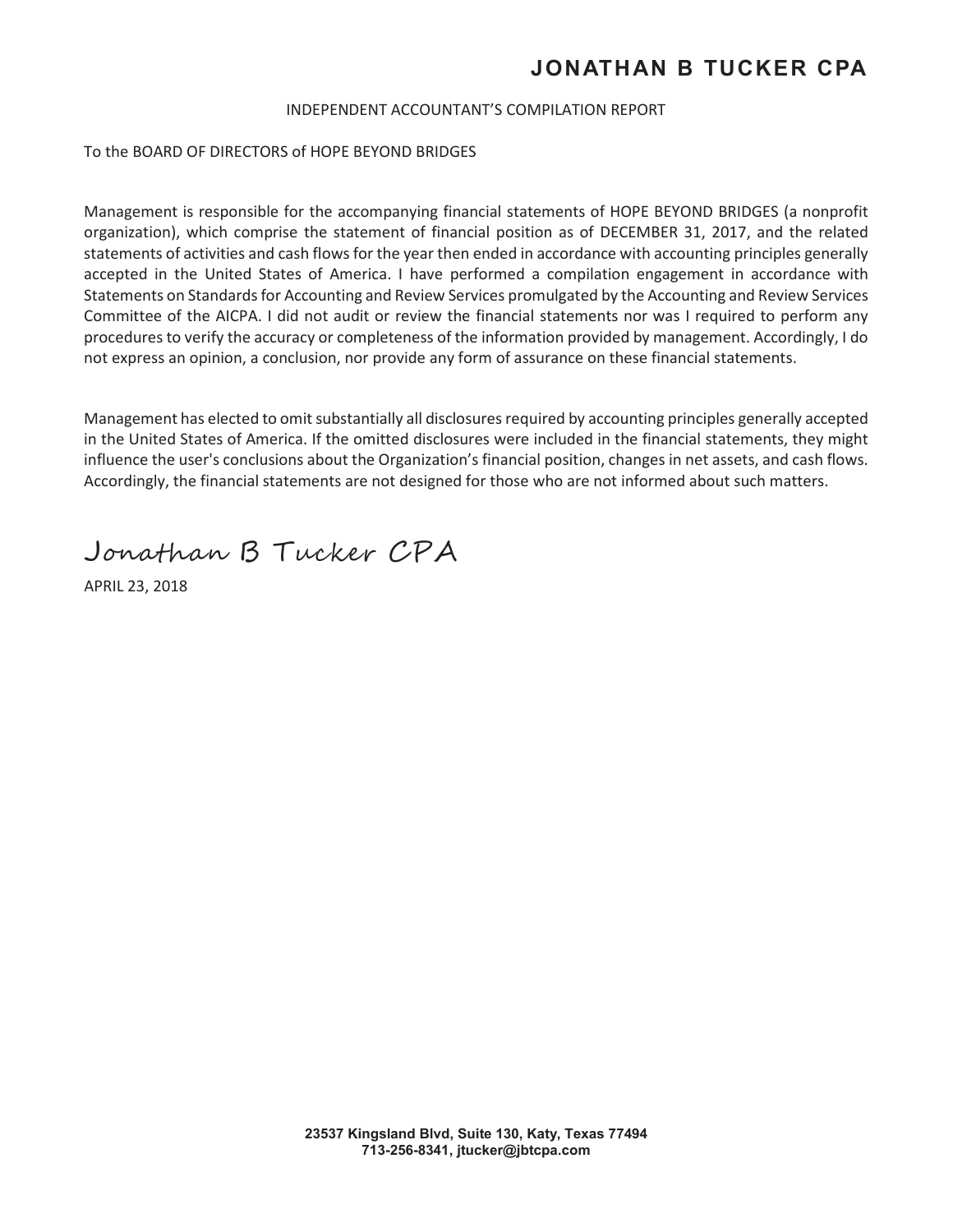| <b>ASSETS</b>                                                                   | <b>DECEMBER 31, 2017</b> |                               |  |
|---------------------------------------------------------------------------------|--------------------------|-------------------------------|--|
| CASH AND CASH EQUIVALENTS<br>PROPERTY AND EQUIPMENT<br>ACCUMULATED DEPRECIATION | \$                       | 50,561<br>40,217<br>(24, 305) |  |
| <b>TOTAL ASSETS</b>                                                             | \$                       | 66,473                        |  |
| <b>LIABILITIES</b>                                                              |                          |                               |  |
| ACCOUNTS PAYABLE AND ACCRUED EXPENSES                                           | \$                       | 3,987                         |  |
| <b>TOTAL LIABILITIES</b>                                                        |                          | 3,987                         |  |
| <b>NET ASSETS</b>                                                               |                          |                               |  |
| UNRESTRICTED<br><b>TEMPORARILY RESTRICTED</b>                                   |                          | 60,551<br>1,935               |  |
| <b>TOTAL NET ASSETS</b>                                                         |                          | 62,486                        |  |
| <b>TOTAL LIABILITIES AND NET ASSETS</b>                                         | \$                       | 66,473                        |  |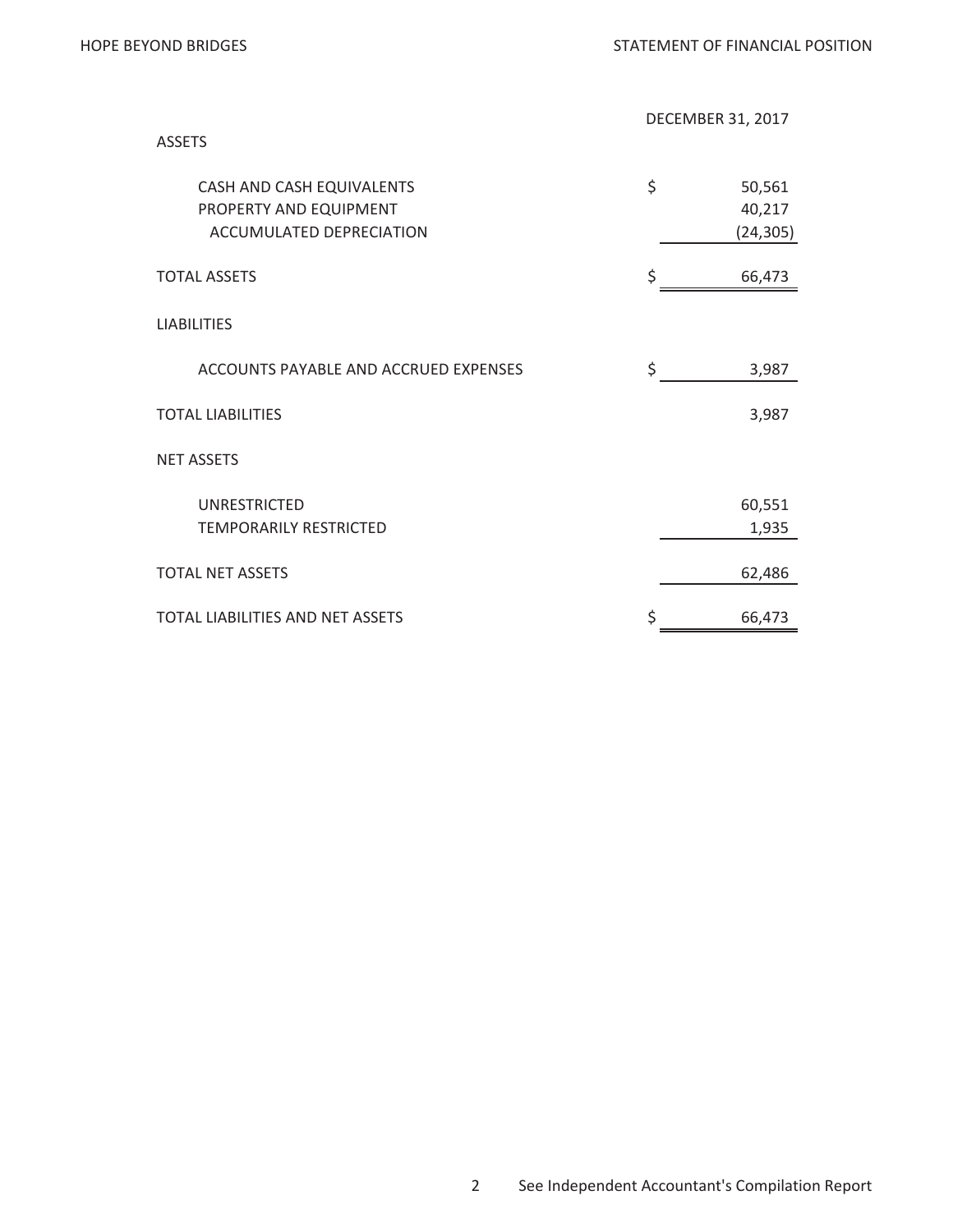#### YEAR ENDED DECEMBER 31, 2017

|                                                                                                                                                    |                                                     | <b>TEMPORARILY</b> |                                                     |
|----------------------------------------------------------------------------------------------------------------------------------------------------|-----------------------------------------------------|--------------------|-----------------------------------------------------|
| <b>REVENUE</b>                                                                                                                                     | UNRESTRICTED                                        | <b>RESTRICTED</b>  | <b>TOTAL</b>                                        |
| <b>CONTRIBUTIONS AND SUPPORT</b><br><b>SPECIAL EVENTS</b><br>DONOR BENEFIT COSTS OF SPECIAL EVENTS<br><b>OTHER</b><br><b>IN-KIND CONTRIBUTIONS</b> | \$<br>135,496<br>8,310<br>(9,603)<br>1,795<br>3,595 | \$<br>8,500        | \$<br>143,996<br>8,310<br>(9,603)<br>1,795<br>3,595 |
|                                                                                                                                                    | 139,593                                             | 8,500              | 148,093                                             |
| NET ASSETS RELEASED FROM RESTRICTION<br>PROGRAM EXPENDITURES/TIME                                                                                  | 6,565                                               | (6, 565)           |                                                     |
| <b>TOTAL REVENUE</b>                                                                                                                               | 146,158                                             | 1,935              | 148,093                                             |
| <b>EXPENSES</b>                                                                                                                                    |                                                     |                    |                                                     |
| PROGRAM EXPENSES<br>MINISTRY TO THE HOMELESS<br><b>HARVEY RELIEF</b>                                                                               | 115,732<br>6,565                                    |                    | 115,732<br>6,565                                    |
| <b>TOTAL PROGRAM EXPENSES</b>                                                                                                                      | 122,297                                             |                    | 122,297                                             |
| MANAGEMENT AND GENERAL<br><b>FUNDRAISING</b>                                                                                                       | 10,715<br>8,073                                     |                    | 10,715<br>8,073                                     |
| <b>TOTAL EXPENSES</b>                                                                                                                              | 141,085                                             |                    | 141,085                                             |
| <b>EXCESS OF REVENUE OVER EXPENSES</b>                                                                                                             | 5,073                                               | 1,935              | 7,008                                               |
| <b>BEGINNING NET ASSETS</b>                                                                                                                        | 74,038                                              |                    | 74,038                                              |
| PRIOR YEARS ACCUMULATED DEPRECIATION                                                                                                               | (18, 560)                                           |                    | (18, 560)                                           |
| <b>ENDING NET ASSETS</b>                                                                                                                           | \$<br>60,551                                        | \$<br>1,935        | \$<br>62,486                                        |